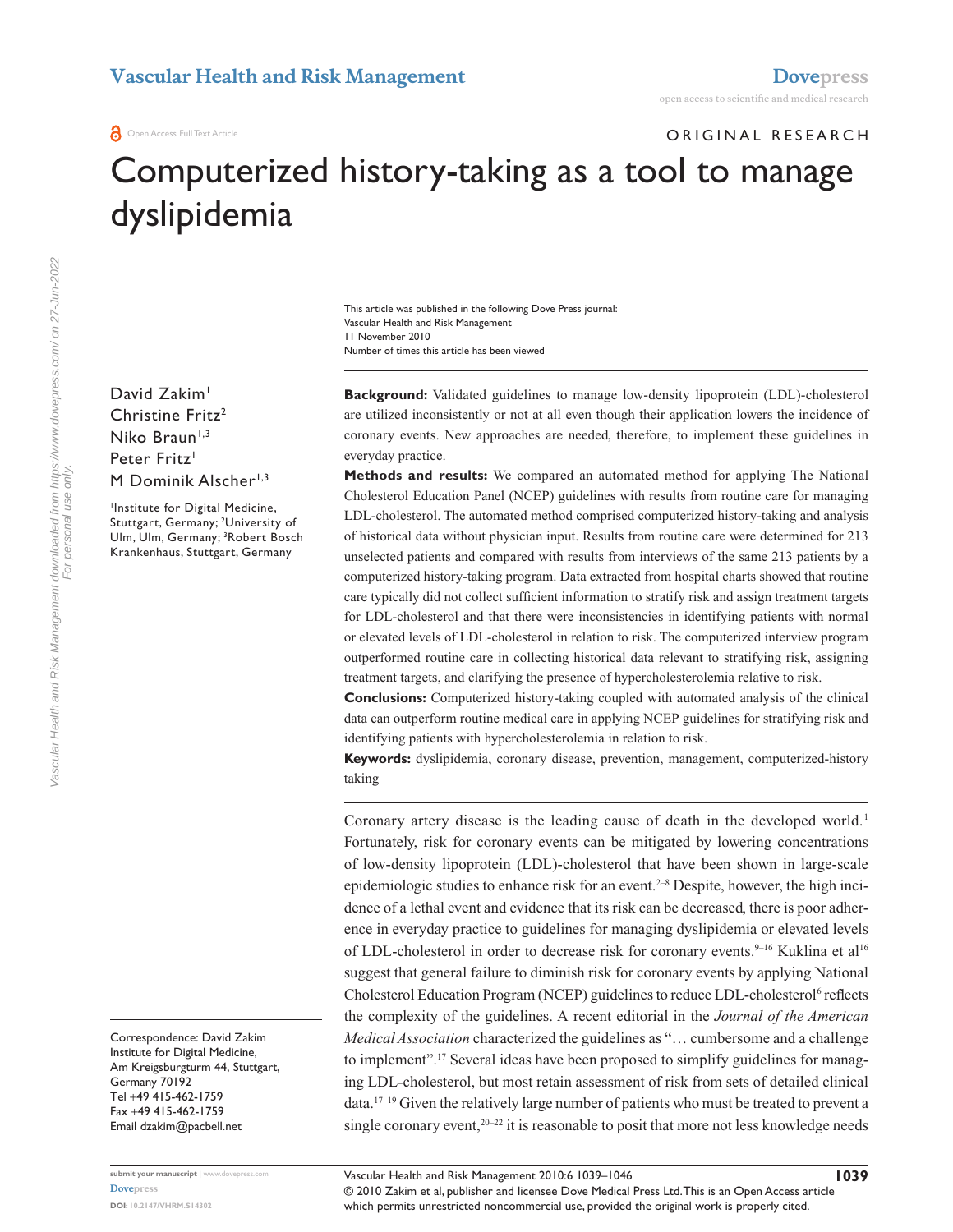to be applied to assessing risk. More medical knowledge, of course, will increase the complexity of risk-assessment in everyday practice; and inevitable growth in the classes of drugs that lower LDL-cholesterol will increase further the complexity of treatment decisions.23 Simplifying current guidelines to get better clinical outcomes is unlikely, therefore, to be effective in the long-run. We thus need alternative mechanisms to enhance patient outcomes through adherence to validated clinical guidelines.

Computers can be programmed to acquire the detailed historical data for assessing risk for coronary events, $24-26$  to score the historical factors according to any risk equation, and to output the data for interpretation and review by the health care provider. So in theory, a properly designed computer program interacting directly with patients should be able to collect primary data for applying NCEP guidelines, interpret these data accurately to assign level of risk, and recommend treatment in the context of risk-related targets for treating LDL-cholesterol. This is an attractive area for study because of the medical significance of coronary artery events and because there are effective treatments to reduce risk for an event that go largely unused.<sup>9-16</sup> Moreover, clinical details in the patient's medical history are the key data elements for implementing the NCEP guidelines; and the guidelines are clear-cut and easily formalized as machine-readable code. We have tested these ideas in the current work and report here on the use of computing to assess risk for coronary events and set therapeutic targets for LDL-cholesterol, according to NCEP guidelines, through direct interaction between computers and patients in the absence of inputs by health care providers. Comparisons of outputs from the computer program used in this way with charts for usual care show that the computer program outperforms physicians in the tasks of data collection to assess risk, assigning risk according to NCEP guidelines, and diagnosing dyslipidemia on the basis of the guidelines.

## **Methods**

#### Software and deployment

The design principles, ownership, medical content, and deployment of the software comprising the CLEOS® program are presented in detail elsewhere.<sup>26</sup> Questions used to interview patients were formatted by experienced clinicians in different domains of medicine and were based on standard text book formulations for acquiring information about the presence and absence of specific sets of symptoms, relationships between symptoms according to principles of pathophysiology, clinically relevant information related to risks for disease, prior and present treatments for disease, social history, and family history. As shown in detail in Zakim et al, $26$  questions were arranged as decision graphs based on pathophysiologies for diseases of different organ systems.

Computerized history-taking in the present work was not focused on data elements relevant only to risks for coronary events. Complete medical histories were obtained from all patients interviewed. Data elements relevant to application of NCEP guidelines were evaluated automatically by an internal inference engine to output findings for risk level in relation to targets for treating LDL-cholesterol.

#### **Patients**

Patients were in-patients in the departments of Internal Medicine and Cardiology at the Robert Bosch Krankenhaus, Stuttgart, Germany. Ages of patients ranged from 20 to 84 with a median of 51 years. Males comprised 54% of the study group. A single study nurse was responsible for recruiting patients. The nurse had no prior knowledge of a patient's primary and secondary diagnoses or the purpose of data collection and eventual data analysis. The study nurse did not record demographic data, admitting diagnoses, or severity of current illness for any patient entered in the study or for patients who declined to participate. Sixteen different physicians provided routine care for the patients for whom data are reported in this work. Patients were not recruited on the basis of physicians responsible for in-hospital care, gender, age, or prior experience with computers. None of the authors was involved in recruiting patients for the interview nor did any hospital physicians participate in recruitment. The criteria for inclusion in this study were patient-consent for interview by the CLEOS® program and reading knowledge of German or English. No patient who agreed to participate had to be excluded because of inability to read one of these languages. Ten patients declined interview by the computer program. Data for these patients are not included in this study. All patients who agreed to participate in the program entered a complete medical history via the computerized interview. Ethics approval for this study was waived by the ethical board of the University of Tuebingen.

#### Data collection

Standard physician histories, designated here as routine care, were taken on admission by each patient's responsible physician. Patients subsequently self-interviewed using the CLEOS® program,<sup>26</sup> which acquired a present illness, review of systems, past medical history, current medications,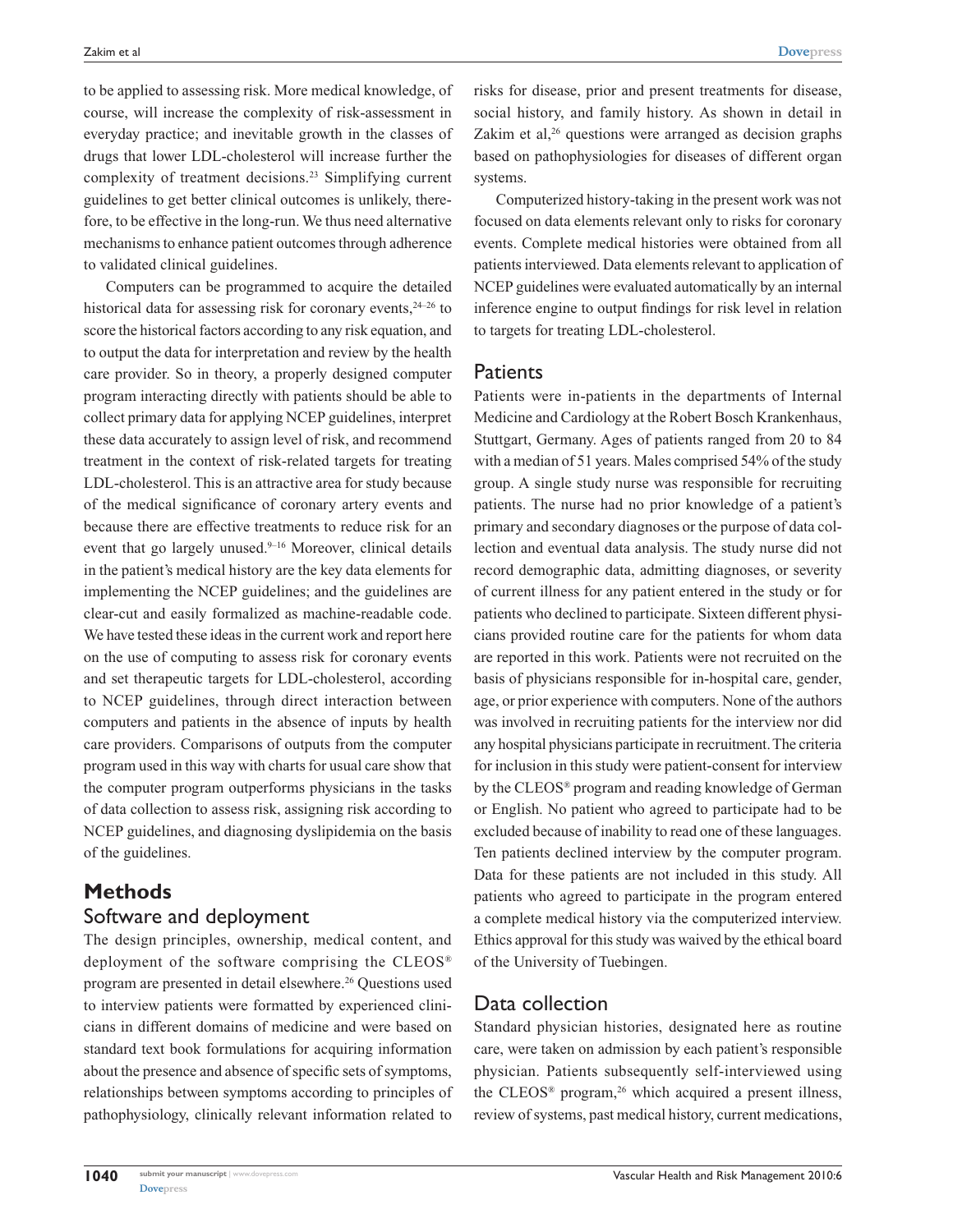social history, and family history. We note that this study was designed with a single cohort of patients. Clinical data in the chart for routine care for each patient in this study were compared with clinical data from computer-generated outputs of the CLEOS® program for the same patient. All patients were German-speaking and were interviewed by the German-language version of the CLEOS® program. Patients self-interviewed on their ward or the office of the study nurse after routine history-taking was completed by their responsible physician and when interviews by the CLEOS® program did not interfere with other aspects of routine care. The computerized interview was conducted usually on the same day or within 2 days of the admission history for routine care. Reports from CLEOS® interviews were not made available to physicians caring for patients. No treatment decisions were undertaken or reviewed because of data collected by the CLEOS® interview.

### Data extraction from charts for routine care

The data fields extracted from charts were those used by NCEP guidelines to characterize risk for coronary events, for example, the presence of diabetes, history of angina, history of peripheral vascular disease, smoking, hypertension, according to a scale of high, moderate, or low risk and assignment to target levels of LDL-cholesterol  $\leq 100$  mg/dL (high risk),  $\leq 130$  mg/dL (moderate risk), or  $\leq 160$  mg/dL (low risk).<sup>1</sup> Charts for routine care were read to tabulate the presence or absence of relevant data fields, for the presence of explicit statements of level of risk and target levels of LDL-cholesterol, and to tabulate entries about present or past treatment to reduce LDL-cholesterol. Review and data extraction extended across the chart for the entire period of each patient's hospitalization. In addition, all discharge letters to referring physicians were reviewed to search for clinically relevant data possibly not recorded in the hospital chart but known to a patient's responsible physician. Tabulations of data for routine care did not discriminate between data obtained from a chart and data obtained from a discharge letter. Since no chart for routine care contained statements about level of risk or targets for LDL-cholesterol (See results), evaluation of charts for routine care for consistency between clinical data and assignment of level of risk had no meaning. We did not plan a priori to determine whether a patient at moderate risk by historical data was at high enough risk to warrant a target of  $\leq 100$  mg/dL on the basis of combined clinical and laboratory data. This decision was made because the computer-based program did

not include on-line acquisition of laboratory data at the time computer-based interviews were conducted. As indicated in the results, the general absence of sufficient data for assigning patients to a level of moderate risk by historical criteria made meaningless any subclassification within this group. Values of LDL-cholesterol were measured at the Robert Bosch Krankenhaus during the hospitalization for which the chart for routine care and the CLEOS® interview were generated.

Charts for routine care were extracted independently by CF, NB, and MDA. Fifty charts at random were reviewed independently by both CF and NB. No discrepancies were found between reviewers in this subset of 50 charts. Data tabulated from charts for routine care were analyzed by DZ to assign a level of risk and a target for LDL-cholesterol according to NCEP guidelines.

## Data extraction from computerized-history-taking

The CLEOS® program collects historical information by direct interview of the patient and automatically analyzes these data to stratify risk and output a target for LDL-cholesterol appropriate for level of risk. Figure 1 is an example of an output relevant to NCEP guidelines for LDL-cholesterol. Outputs from the CLEOS® program were read to tabulate target levels for LDL-cholesterol and were examined patient-by-patient for consistency between assigned targets for LDL-cholesterol and recorded clinical data for assigning the target according to the NCEP guidelines. Since, as mentioned above, the version of the CLEOS® program used in the current work did not include online acquisition of laboratory fields, NCEP guidelines applied to data analysis excluded laboratory values for total cholesterol and high-density lipoprotein (HDL)-cholesterol for either routine care or computer history. Extraction of CLEOS® records was done by DZ.

#### **Results**

## History-taking and decision-making to stratify risk for coronary events according to NCEP guidelines

Two tasks must be completed to mitigate risk for coronary events through managing concentrations of LDL-cholesterol according to NCEP guidelines. The first is collecting the clinical data required by the guidelines for stratifying risk as high (LDL-cholesterol target of  $\leq$ 100 mg/dL), moderate (LDLcholesterol target of  $\leq$ 130 mg/dL), or low (LDL-cholesterol

**1041**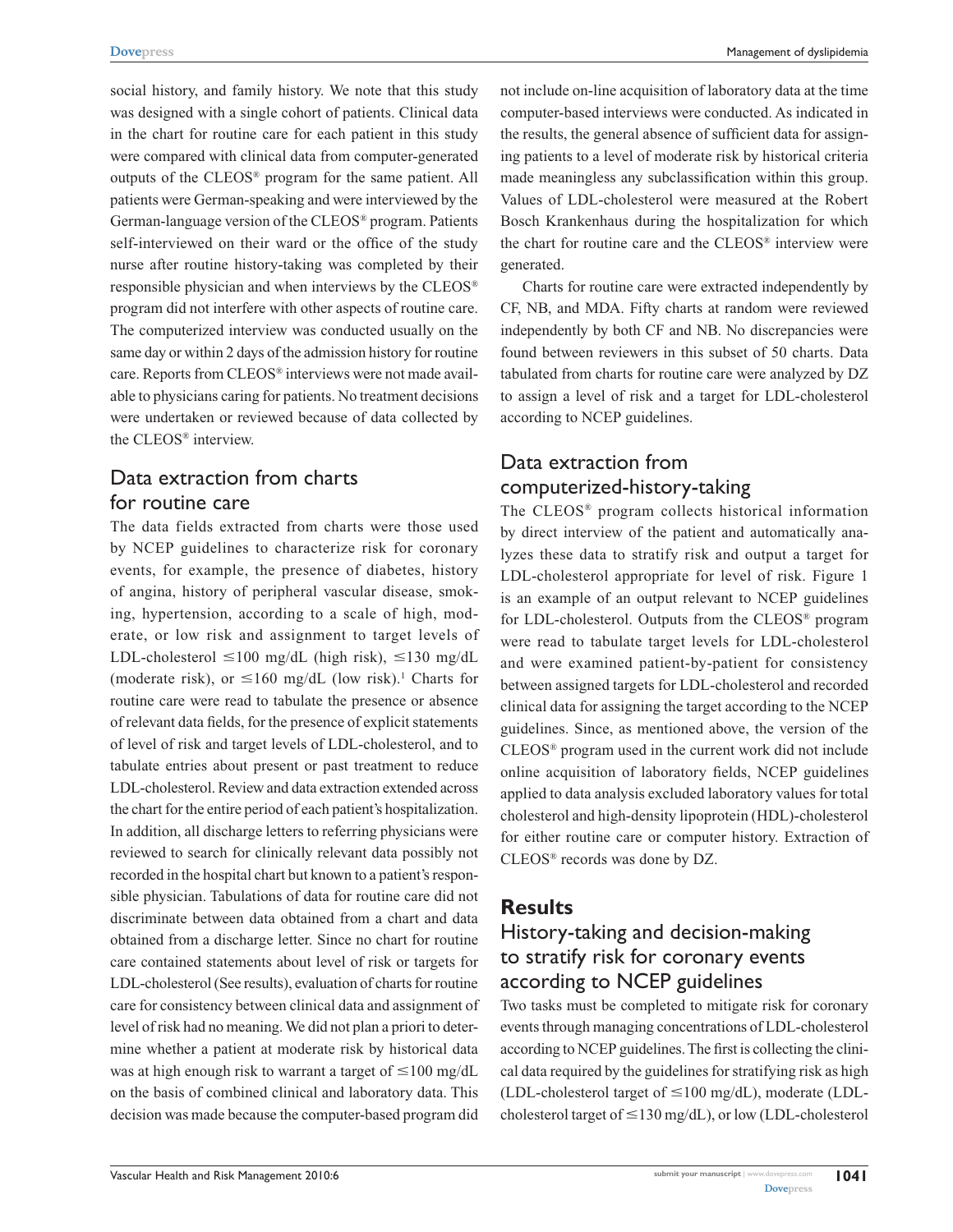• On the basis of historical data, the LDL-cholesterol <130 is minimal target in this patient because of age and active smoking. Further reduction of risk in patients with this risk profile is achieved with LDL-cholesterol <=100. Patient should stop smoking, but this will not alter current target value for LDL cholesterol. The patient's risk for CAD/stroke has to be stratified further by systolic BP, total cholesterol and HDL-cholesterol. Once these are entered, the program will calculate whether risk for CAD =>20% over 10 years, in which case maximum preventive benefit is achieved at LDL-cholesterol =<70.

Figure 1 Sample text of output by the CLEOS® program for reporting stratification of risk for a coronary event and target for treating LDL-cholesterol.

target of  $\leq 160$  mg/dL). The second is assigning a target for LDL-cholesterol that is appropriate to the level of risk identified by the clinical data.

Two hundred thirteen medical records for routine care and CLEOS® interviews for the same set of 213 unselected patients were reviewed to evaluate performance of these tasks by physicians and the CLEOS® program. Results are summarized in Table 1. Review of charts for routine care demonstrated insufficient clinical data to assign a level of risk in 70% of patients and an absence of explicit statements for level of risk in all charts. Clinical data collected during routine care were sufficient to assign any level of risk for coronary events in 64 patients, of whom 57 could be assigned to high risk. Of the 149 charts for routine care with insufficient data to assign any level of risk, it was possible to exclude high risk for coronary events in only 12 patients.

The CLEOS® program identified 81 patients at high risk for a coronary event on the basis of history. Differences in the number of high-risk patients recorded in charts for routine care and CLEOS® were due to better case finding by CLEOS® for patients with past histories of bypass surgery, angioplasty, myocardial infarction, and peripheral vascular disease.

The group of high-risk patients identified by CLEOS® interviews does not include 6 patients at high risk by data in charts for routine care on the basis of transient ischemic attacks (1 patient), coronary artery disease (1 patient), and diabetes (4 patients). For the patient with transient ischemic attacks according to the chart for routine care, the CLEOS® program reported this patient had a moderate risk for a coronary event because of age and hypertension and assigned a target level for LDL-cholesterol of 130 mg/dL. The output of the CLEOS® program for this patient qualified risk assignment with an alert to reclassify the patient to high risk if the patient's neurologic symptoms were attributable to transient ischemic attacks. For the patient with coronary artery disease according to the chart for routine care, the CLEOS® program assigned the patient to the group with moderate risk with an alert to reclassify to high risk if the patient's chest pain was verified as angina. These 2 patients are reported for the CLEOS® data as instances of a target of 130 mg/dL to be consistent with reporting conclusions derived from the CLEOS® interview only on the basis of historical data available at admission. Including these patients, the CLEOS® chart identified all patients at high risk in data in charts for routine care except for a subgroup with diabetes.

Four patients with diabetes, according to the chart for routine care or discharge letter, answered they did not have diabetes when asked this question during the CLEOS® interview. Assignment of these patients to LDL-cholesterol targets of 130 mg/dL was incorrect for failure in data collection but was consistent internally with the data collected by CLEOS®. These patients are cited in Table 1 as instances of errors/omissions in data collection by the CLEOS® program. The false negative findings for diabetes were detected by monitoring of discrepancies between routine care and historytaking by CLEOS® in the time before data analysis related to coronary risk was undertaken. These failures to detect the presence of diabetes with the CLEOS® interview occurred with a question that queried the absence/presence of diabetes as 1 line in a questionnaire. We concluded that the question about prior diagnosis of diabetes was not read carefully in this format and modified the query about presence/absence of diabetes as the only question on the page. Subsequent to this change, the CLEOS® program properly identified 11 diabetics, all of whom could be identified as diabetic in charts for routine care or discharge letters on the basis of explicit statements related to medical history, elevated fasting blood sugar, and/or administration in hospital of hypoglycemic agents.

The group of high-risk patients identified by CLEOS® interview but not routine care included 4 with historical evidence of intermittent claudication in the absence of diabetes, prior coronary events, or other evidence for atherosclerotic disease. Review of the primary data collected by CLEOS® for these patients confirmed that intermittent claudication was the best working diagnosis to explain effort-induced leg pain relieved promptly by rest. Review of the primary data in the output of the computerized interview of these patients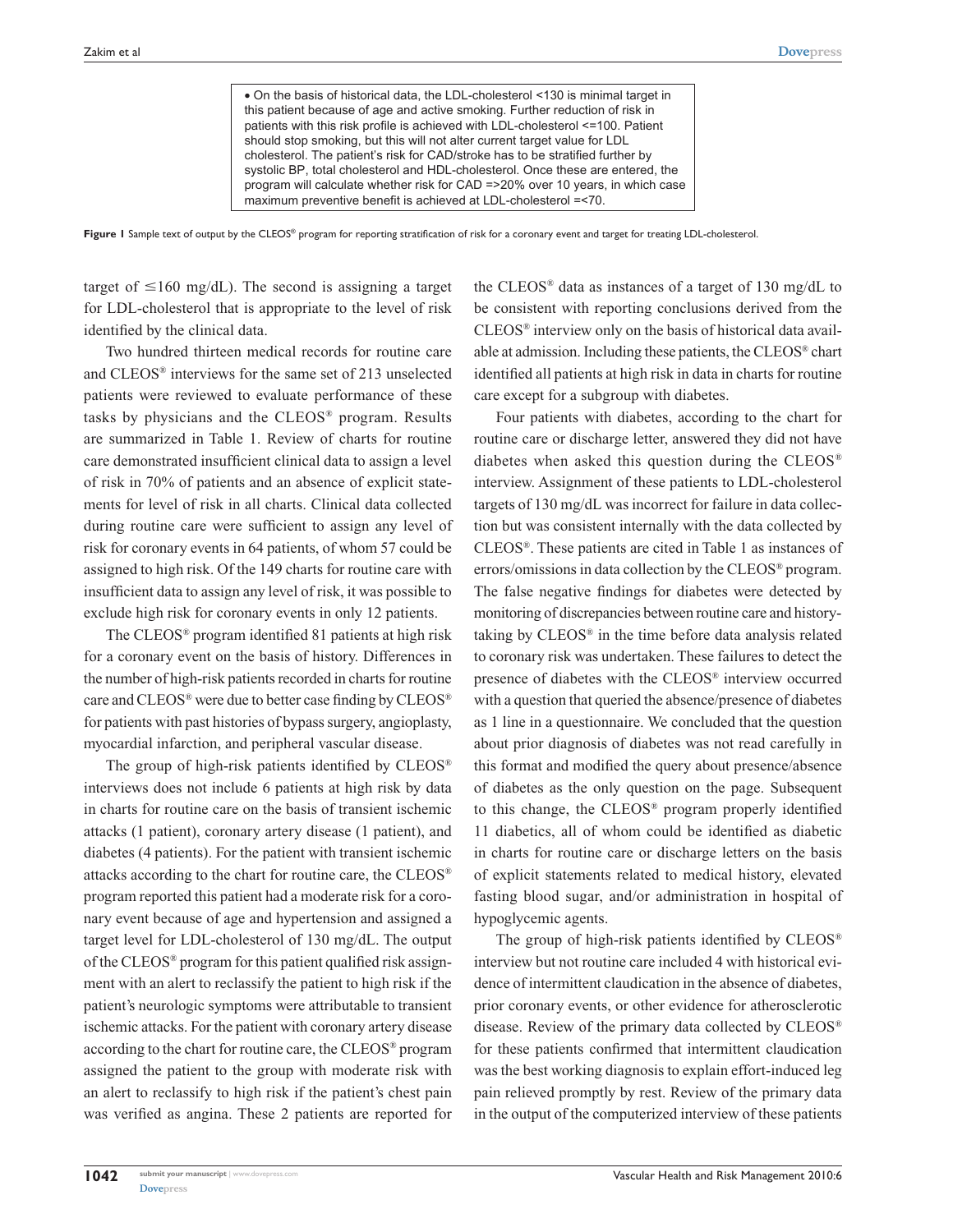|                                                            | <b>Assigned from charts</b><br>for routine care | Output in<br><b>CLEOS®</b> report |
|------------------------------------------------------------|-------------------------------------------------|-----------------------------------|
| <b>Level of risk</b>                                       |                                                 |                                   |
|                                                            |                                                 |                                   |
| Target $\leq$ 130                                          |                                                 | 54                                |
| Target $\leq$ 160                                          | 4                                               | 74                                |
| Data sufficient to exclude high risk                       | 12                                              | 128                               |
| Explicit statement of target for LDL-cholesterol           |                                                 | 209                               |
| Data sufficient to assign risk but error in interpretation | <b>NA</b>                                       | 4                                 |
| Errors/omissions in data collection                        | 146                                             |                                   |

**Table 1** Comparison of assigned levels of risk for coronary disease and completeness of data for assigning risk for clinical data extracted from charts for routine care and assignments of risk output automatically by the CLEOS® program for the same set of 213 patients

**Notes:** Assignments of risk for data from routine charts are based on analysis of primary clinical data extracted from these charts. This was necessary because no chart for routine care contained an assignment of risk. Assignment of risk for data obtained by the CLEOS® program are the treatment targets assigned through automated analysis by CLEOS® of the clinical data collected by the program.

**Abbrevation:** NA, not applicable.

did not support alternative diagnoses of spinal stenosis or venous insufficiency. Obviously, however, symptoms compatible with intermittent claudication require objective support through physical examination and objective testing before undertaking a management decision to treat the affected patients as at high risk for coronary events. Historical evidence for claudication in charts for routine care was not mentioned as positive or negative for these patients. The charts for routine care lacked physical examination data for the presence or absence of peripheral pulses or other signs of peripheral vascular insufficiency. No laboratory testing was undertaken in these patients to confirm the presence of intermittent claudication. The diagnosis of intermittent claudication thus was not confirmed objectively in these patients. The value of CLEOS® for care of these patients was in identifying an important rule-out diagnosis for management of coronary risk, which was missed by routine care.

The CLEOS® program failed to report an explicit target for LDL-cholesterol in 4 patients. The clinical data collected by CLEOS® for these 4 patients nevertheless correctly excluded high risk for coronary disease and were sufficient to assign targets for LDL-cholesterol of 130 or 160 mg/dL. Failure to report a target for these 4 patients was traced to logic errors in rules triggering appropriate outputs of a narrative text.

### Diagnosis of hypercholesterolemia according to guidelines and treatment decisions

Physicians, to save time, do not always document the evidence for clinical decisions, for example, that a patient is or is not at high risk for a coronary event. It is significant in this context that discharge letters but not the corresponding

charts cited 39 patients as hypercholesterolemic at the time of discharge. Comparison of concentrations of LDLcholesterol during hospitalization with target levels for LDL-cholesterol determined from data collected by CLEOS® indicated, however, that 21 of the patients diagnosed with hypercholesterolemia were at or below target levels for LDLcholesterol, and no measurement of cholesterol was available in 4 others. By contrast, levels of LDL-cholesterol in excess of targets according to NCEP guidelines were not recognized in about 70% of patients with hypercholesterolemia. Statin therapy was initiated during hospitalization in 22 patients, based on notes in charts for routine care. Fourteen of these patients were not hypercholesterolemic by NCEP criteria.

#### **Discussion**

This work confirms poor adherence to NCEP guidelines for managing elevated levels of LDL-cholesterol. $9-16$ van Wyk et al<sup>27</sup> have shown, in this regard, that electronic alerts keyed to data in an electronic medical record can improve adherence to the guidelines. The current work extends the findings in the literature in general and the work of van Wyk et al<sup>27</sup> in particular by indicating that failure to interpret or understand clinical data collected from the patient is only part of the problem of compliance with NCEP guidelines. There also is frequent failure to acquire sufficient clinical data for assigning level of risk according to NCEP guidelines. This is important to recognize considering recent thinking of how to improve outcomes for people at risk for coronary events. One suggestion, for example, is to treat with statins everyone at greater than low risk.<sup>17</sup> Although apparently simple, this guideline is unlikely to work in practice because, as the current work illustrates, clinical data are typically inadequate for assessing risk. In the current work, for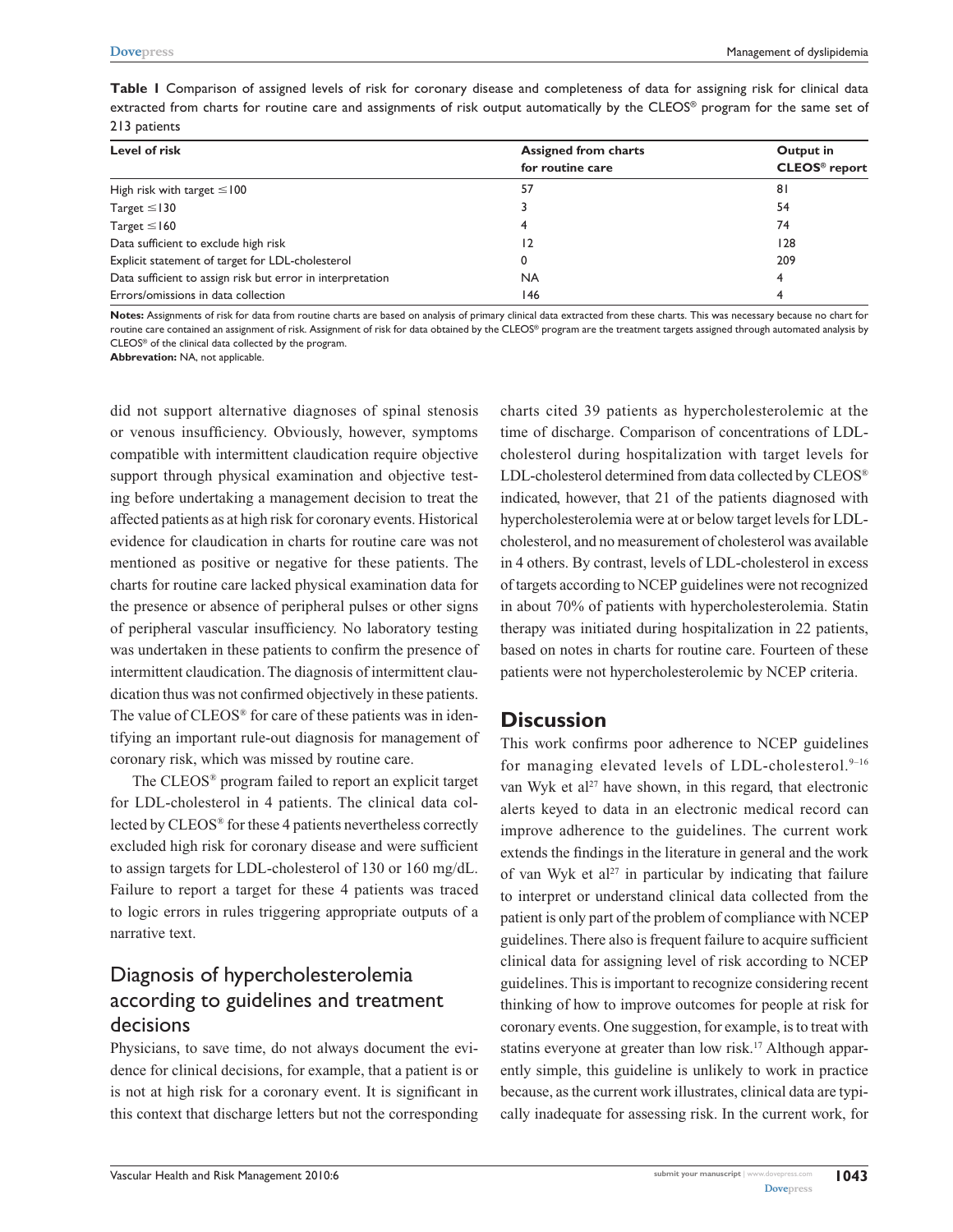example, there were insufficient clinical data for classifying patients at high or moderate risk.

The present work illustrates an alternative to simplifying or even dumbing-down guidelines for managing LDLcholesterol. The present work shows that a computerized history-taking program interacting directly with patients can collect sufficient clinical data to implement NCEP guidelines for assigning risk and that combined computerized data collection and automatic, computerized data analysis within a single technology, enables automated computer-based analysis of the historical data in the context of established guidelines to output findings as simple explicit statements of risk levels and targets for managing LDL-cholesterol (Figure 1). These simple statements about target levels can be compared directly with measured levels of LDLcholesterol to determine whether or not the patient has LDL-cholesterol that is elevated for their risk of coronary events. History-taking and analysis in this way can not only save physician time for collecting data, it can also outperform physicians in this important facet of practice. It also makes it possible to incorporate refinements in predictive algorithms that will make it harder for people but not computers to use enhanced guidelines.

The version of CLEOS® used in the current work did not incorporate laboratory and physical findings to further stratify patients with a target level of 130 mg/dL or to factor concentrations of HDL-cholesterol into determination of risk; therefore it did not utilize all features of NCEP guidelines. There were no instances, however, in which physicians used these features of the guidelines; and compared with teaching to ensure efficient use of these features by physicians in everyday practice, these features can be "taught" easily to a program like CLEOS®, as can functionality for treatment strategies appropriate for individual patients. Further clinical benefit from the approach used in this work is rapid, inexpensive distribution of the primary data and analytic conclusions via the Internet to any physician caring for a patient interviewed by the CLEOS® program. The program also leaves an indelible trail of what it did and did not do in collecting and analyzing the clinical information, which facilitates finding and correcting systematic errors.

## Computer-based identification and management of risk for coronary events has general applicability

Patients in this study were older, had a higher burden of disease than patients in a community setting, and were hospitalized at a single institution. Depending on the patient population and expertise of physicians, there will be differences in the extent of discrepancies between routine care and results from the CLEOS® program in the context of managing LDL-cholesterol. We would expect no differences between routine care and application of the CLEOS® program for a study carried out in a specialized clinic for diagnosis and management of dyslipidemia. Relatively few patients at risk for coronary events are seen in such specialized clinics, however; and results for routine care in the present work accord with those reported in the literature.  $9-16,27$  The evidence indicates, therefore, that the results in the current work have general applicability.

## Differences in case-finding between routine care and the CLEOS® program cannot be attributed to false positive findings

Patients make mistakes during the computerized interview because they do not understand the question or they make an accidental, unintended selection of an answer. The study nurse observed patients realizing they made an erroneous entry, as follow-up questions were asked and correcting mistakes by using the program's back button. It is important to mention in this regard, that risk factors for coronary events were not determined as positive because of answers to single questions but by a set of consistent answers to a line of questioning determined by established pathophysiology. The chance of false negative findings with CLEOS® is more likely than the chance of false positives because a positive answer about the presence of symptoms or a prior diagnosis opens a line of questions, whereas a negative answer can be at the end of a line of questions. Given that false positive findings would be generated not by deliberate falsification but by random error, the absence of a significant rate of false negatives would be evidence against a significant rate of false positives. We do not see in the present data evidence for false negative findings that cannot be traced to errors in logic as opposed to data-capture, except for the consistent failure to identify the occurrence of diabetes. This error appears to have been caused by poor design of the page querying a prior diagnosis of diabetes.

## **Conclusions**

A computerized history-taking program coupled with automated analysis of clinical data collected by direct interview of patients can outperform routine medical care for stratifying risk for coronary events that is mitigated by managing levels of LDL-cholesterol, for identifying treatment targets in individual patients, for identifying patients with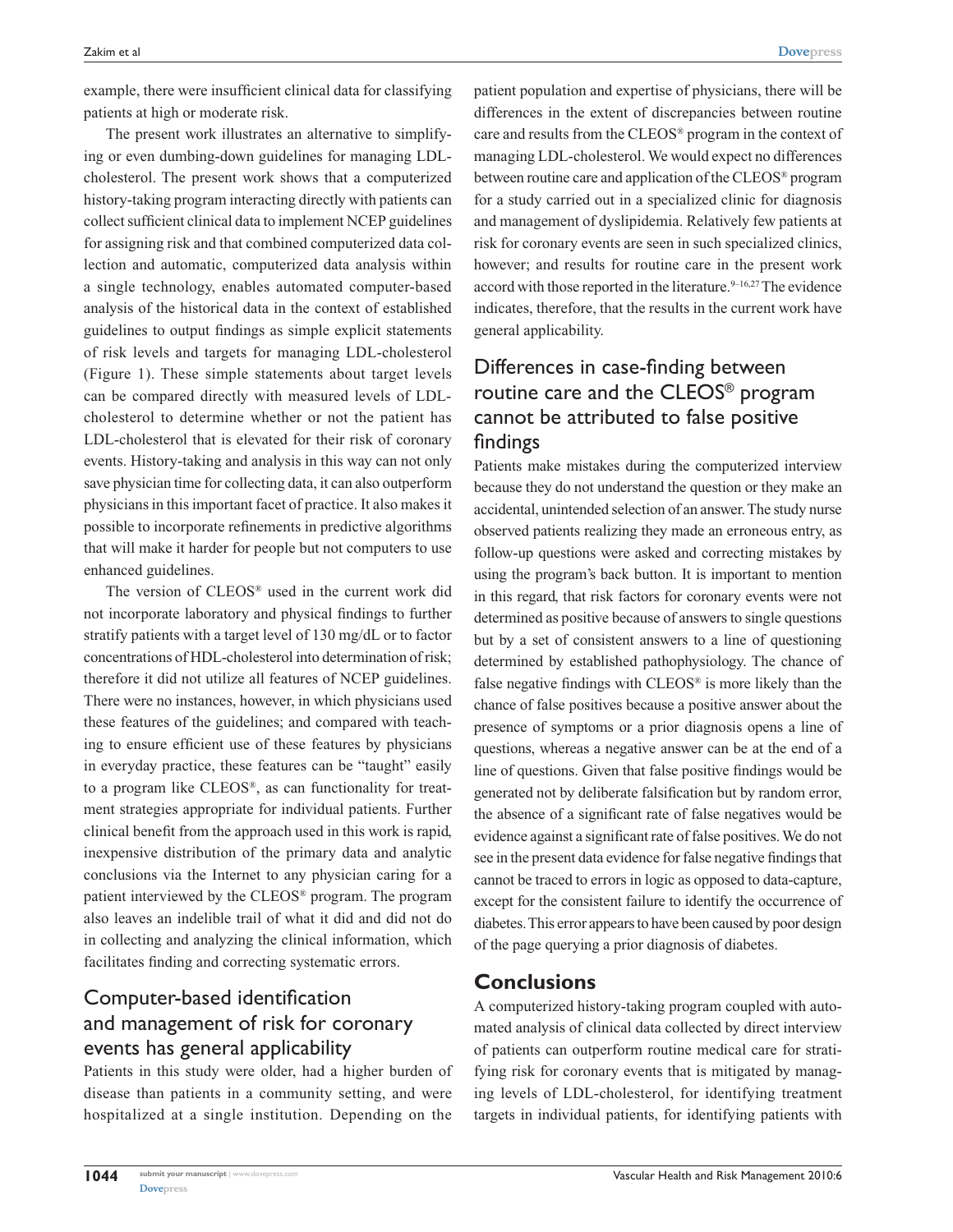hypercholesterolemia in relation to risk, for selecting patients in whom active management of levels of LDL-cholesterol is indicated, and for identifying statin-induced adverse drug effects past and present.

#### **Authors' contributions**

DZ was responsible for the concept of the CLEOS<sup>®</sup> program and more specifically for formalizing as computer code the medical knowledge to assess risk for coronary disease. All authors contributed equally to the conception of the study and analysis of the clinical data extracted from charts and CLEOS® interviews. CF, NB and MDA assembled and extracted relevant data from charts for routine care. DZ performed this task for records from CLEOS® interviews. The first draft of this manuscript was written by DZ. All authors contributed to revision of the draft until assembly of the final version.

CF is the daughter of PF.

#### **Acknowledgments**

The authors acknowledge Katrin Niederstrasser for her support of this work as study nurse for the program. This work was supported by a grant from the Robert Bosch Stiftung, Stuttgart, Germany.

#### **Disclosure**

DZ holds US patent 2008/0177578, which applies to the technology used in the current manuscript.

DZ is the major contributor to knowledge content of the CLEOS® program. No other author of this manuscript was involved in development or maintenance of the software comprising the CLEOS® program.

No author has received in the last 5 years any reimbursement, fees, funding, or salary from an organization that may gain from publication of this manuscript. No author owns stock or shares in any organization that may gain or lose financially from publication of this manuscript.

There are no other competing interests financial or otherwise.

#### **References**

- 1. WHO. The Top Ten Causes of Death 2008. [www.who.int/mediacentre/](www.who.int/mediacentre/factsheets/fs310_2008.pdf) [factsheets/fs310\\_2008.pdf](www.who.int/mediacentre/factsheets/fs310_2008.pdf). Accessed 2010 Jun 10.
- 2. Law MR, Wald NJ, Thompson SG. By how much and how quickly does reduction in serum cholesterol concentration lower risk of ischemic heart disease? *BMJ*. 1994;308:367–372.
- 3. Cole TG, Pfeffer MA, Braunwald E. Cardiovascular events and their reduction with pravastatin in diabetic and glucose intolerant myocardial infarction survivors with average cholesterol levels: subgroup analyses in the cholesterol and recurrent events (CARE) trial: the Care Investigators. *Circulation.* 1998;98:2513–2519.
- 4. LaRosa JC, He J, Vupputuri S. Effect of statins on risk of coronary disease: a meta-analysis of randomized controlled trials. *JAMA*. 1999;282:2340–2346.
- 5. Baigent C, Keech A, Kearney PM, et al. Cholesterol Treatment Trialists' (CTT) Collaborators. Efficacy and safety of cholesterol-lowering treatment: prospective meta-analysis of data from 90056 participants in 14 randomised trials of statins. *Lancet.* 2005;366:1267–1278.
- 6. Grundy SM, Cleeman JI, Merz NB, et al. National Heart, Lung, and Blood Institute;American College of Cardiology Foundation; American Heart Association. Implications of Recent Clinical Trials for the National Cholesterol Education Program. Adult Treatment Panel III Guidelines. *Circulation.* 2004;110:227–229.
- 7. Brugts JJ, Yetgin T, Hoeks SE, et al. The benefits of statins in people without established cardiovascular disease but with cardiovascular risk factors: meta-analysis of randomised controlled trials. *BMJ*. 2009; 338:b2376.
- 8. Johannesson M, Joennsson B, Kjekshus J, Olsson AG, Pedersen TR, Wedel H. Cost effectiveness of simvastatin treatment to lower cholesterol levels in patients with coronary heart disease. Scandinavian Simvastatin Survival Study Group. *N Engl J Med*. 1997;336:332–336.
- 9. Abookire SA, Karson AS, Fiskio J, Bates DW. Use and monitoring of "statin" lipid-lowering drugs compared with guidelines. *Arch Int Med*. 2001;161:53–58.
- 10. Wang TJ, Stafford RS, Ausiello JC, Chaisson CE. Randomized clinical trials and recent patterns in the use of statins. *Am Heart J*. 2001;141: 957–963.
- 11. Phillips LS, Branch WT, Cook CB, et al. Clinical Inertia. *Ann Int Med*. 2001;135:825–834.
- 12. Yarzebski J, Bujor CF, Goldberg RJ, Spencer F, Lessard D, Gore JM. A community-wide survey of physician practices and attitudes toward cholesterol management in patients with recent acute myocardial infarction. *Arch Intern Med*. 2002;162:797–804.
- 13. Whincup PH, Emberson JR, Walker M, Papacosta O, Thompson A. Low prevalence of lipid lowering drug use in older men with established coronary heart disease. *Heart*. 2002;88:25–29.
- 14. Austin PC, Mamdami MM, Juurlink DN, Alter DA, Tu JV. Missed opportunities in the secondary prevention of myocardial infarction: An assessment of the effects of statin underprescribing on mortality. *Am Heart J*. 2006;151:949–955.
- 15. Ferrieres J, Gousse ET, Fabry C, Hermans MP; French CEPHEOS Investigators. Assessment of lipid-lowering treatment in France–the CEPHEUS study. *Arch Cardiovasc Dis*. 2008;101:557–563.
- 16. Kuklina EV, Yoon PW, Keenan NL. Trends in high levels of lowdensity lipoprotein cholesterol in the United States, 1999–2006. *JAMA*. 2009;302:2104–2110.
- 17. Gaziano JM, Gaziano TA. Simplifying the approach to the management of dyslipidemia. *JAMA*. 2009;302:2148–2149.
- 18. Hingorani AD, Psaty BM. Primary prevention of cardiovascular disease: time to get more or less personal? *JAMA*. 2009;302:2144–2145.
- 19. Clinical guidelines and evidence review for lipid modification. National Collaborating Centre for Primary Care and Royal College of General Practitioners. [http://www.nice.org.uk/nicemedia/pdf/](http://www.nice.org.uk/nicemedia/pdf/CG67FullGuideline1.pdf) [CG67FullGuideline1.pdf.](http://www.nice.org.uk/nicemedia/pdf/CG67FullGuideline1.pdf) Accessed 2009 Oct 22.
- 20. Lloyd-Jones DM, Leip EP, Larson MG, et al. Prediction of lifetime risk for cardiovascular disease by risk factor burden at 50 years of age. *Circulation.* 2006;113:791–798.
- 21. Simmons RK, Coleman RL, Price HC, et al. Performance of the UK Prospective Diabetes Study Risk Engine and the Framingham Risk Equations in estimating cardiovascular disease in the EPIC-Norfolk cohort. *Diabetes Care*. 2009;32:708–713.
- 22. Hippisley-Cox J, Coupland C, Vinogradov Y, et al. Predicting cardiovascular risk in England and Wales: prospective derivation and validation of QRISK2. *BMJ*. 2008;336:a332.
- 23. Raal FJ, Santos RD, Blom DJ, et al. Mipomersen, an apolipoprotein B synthesis inhibitor, for lowering of LDL cholesterol concentrations in patients with homozygous familial hypercholesterolaemia: a randomised, double-blind, placebo-controlled trial. *Lancet.* 2010;375:918–1006.